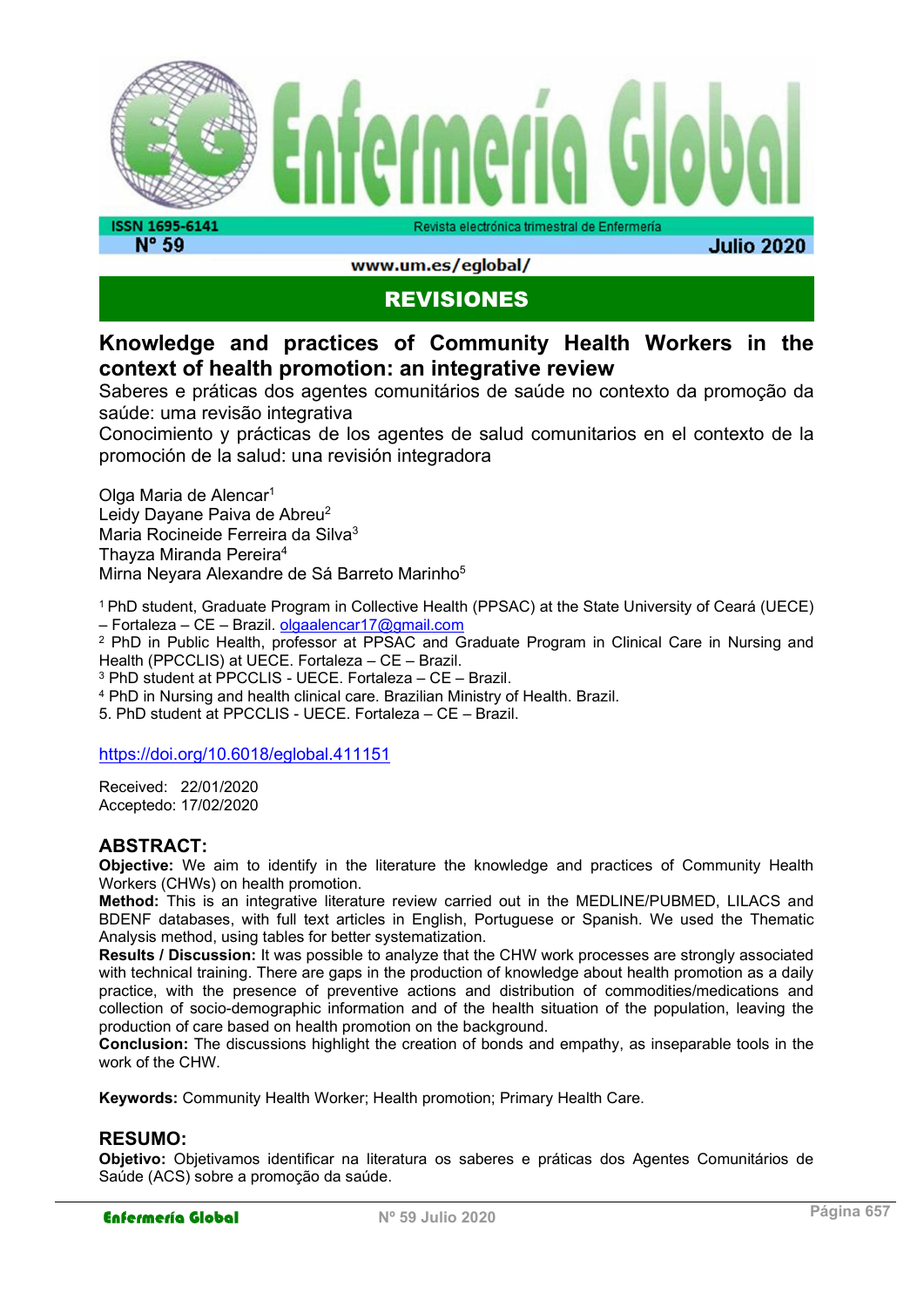Método: Trata-se de uma revisão integrativa realizada nas bases de dados MEDLINE/PUBMED, LILACS e BDENF, de artigos na íntegra em inglês, português ou espanhol. Utilizamos o método Análise Temática com uso de quadros para melhor sistematização.

Resultados/Discussão: Foi possível analisar que os processos de trabalhos dos ACS estão fortemente associados à formação técnica. As lacunas na produção do conhecimento sobre promoção da saúde, enquanto prática cotidiana, são observadas ações de prevenção e distribuição de insumos/medicamentos, coleta de informações sociodemográficas e situação de saúde da população, perdendo, dessa forma, espaço de produção de cuidado pautada na promoção da saúde.

Conclusão: Torna-se pulsátil nas discussões a criação de vínculo e acolhimento como ferramenta indissociável para o trabalho do ACS.

Palavras-chave: Agente Comunitário de Saúde; Promoção da Saúde; Atenção Primária à Saúde.

#### RESUMEN:

Objetivo: Nuestro objetivo es identificar en la literatura el conocimiento y las prácticas de los Agentes de Salud de la Comunidad (ACS) sobre promoción de la salud.

Método: Esta es una revisión integradora realizada en las bases de datos MEDLINE / PUBMED, LILACS y BDENF, de artículos completos en inglés, portugués o español. Utilizamos el método de análisis temático con el uso de tablas para una mejor sistematización.

Resultados / Discusión: Fue posible analizar que los procesos de trabajo de ACS están fuertemente asociados con la capacitación técnica. Se observan las brechas en la producción de conocimiento sobre promoción de la salud, como práctica diaria, acciones preventivas y distribución de insumos / medicamentos, recolección de información sociodemográfica y la situación de salud de la población, perdiendo así el espacio para la producción de atención basada en promoción de la salud.

Conclusión: La creación de lazos y la bienvenida como una herramienta inseparable para el trabajo de la ACS se vuelve pulsante en las discusiones.

Palabras clave: Agente de salud comunitaria; Promoción de la salud; Atención primaria de salud.

## INTRODUCTION

In Brazil, Primary Health Care (PHC) is known as Basic Health Care (Atenção Básica em Saúde - ABS). Its organizational strategy is based on integrated actions and on the principles of the Unified Health System (SUS), and it emphasizes teamwork, territorialization and co-responsibility<sup>(1)</sup>. Work in PHC services is considered complex, given the constant changes in paradigms in the management process and in health work<sup>(2)</sup>. This complexity has attributed different characteristics to primary care, giving rise to challenges regarding the limits of the scope of the strategy as a public policy, an organizer of the care network and a coordinator of care $^{\scriptsize{(3)}}$ .

In the context of PHC, the work of the Community Health Worker (CHW) is essential, since these professionals are members of the Family Health Strategy (ESF) team who are in a unique position, as they establish the communication between scientific and popular knowledge $(4,5)$ . In this sense, the work of the CHW is different from the others, not only because it is a new profession, but, above all, because of its political character<sup>(6)</sup>.

Dubar $(7)$  points out that a profession emerges when a defined number of people start practicing a technique/practice based on specialized training or through a culturally acquired craft, and it is characterized by professionals who receive important rewards from a reference group, whose membership is limited to people who have undergone training and who have accepted an ethical code defined by the group $^{(4)}$ .

Thus, the construction of a given profession is not static, unchangeable, and cannot be conceived as finished and consistent, but rather as something with provisional design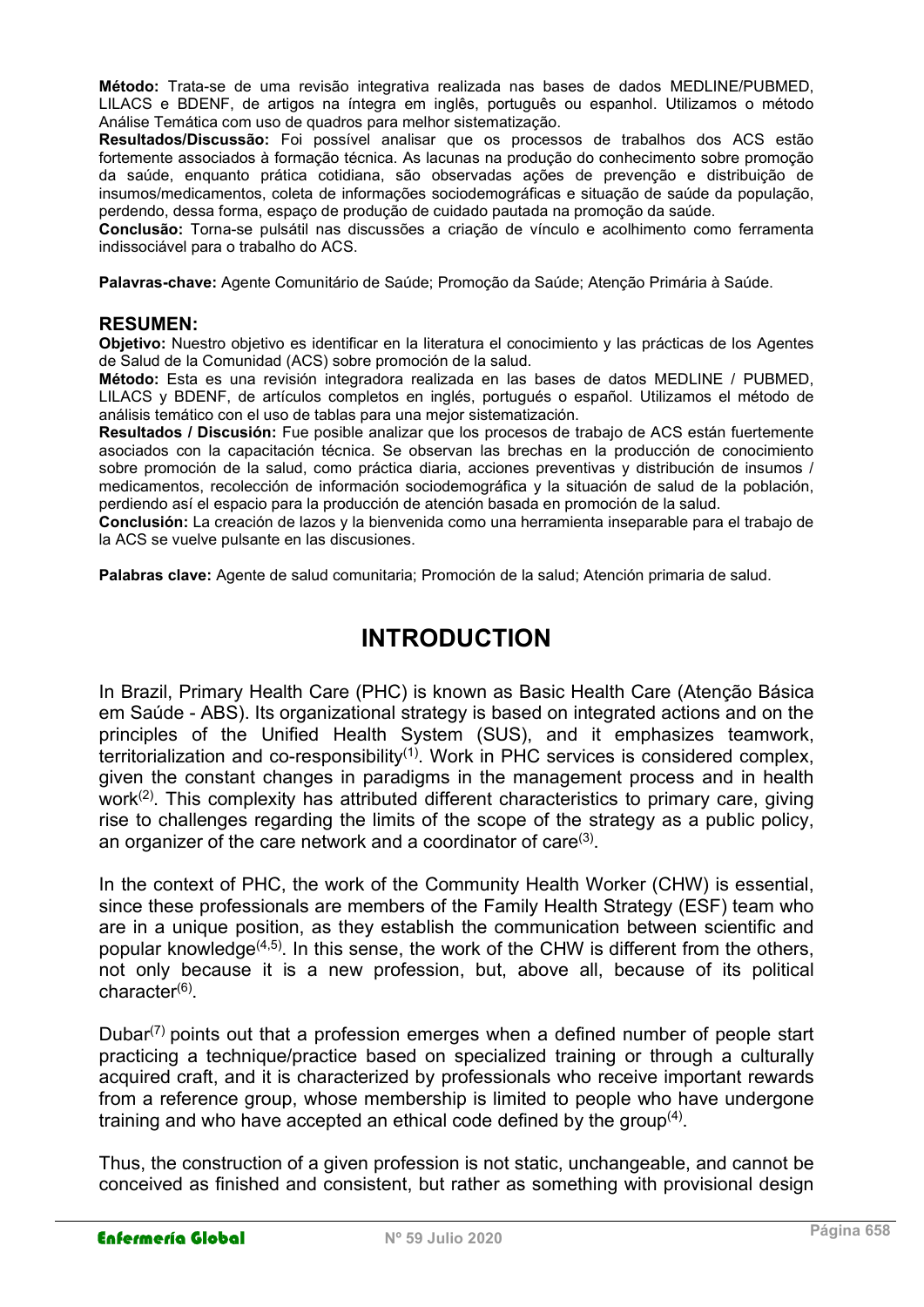and fluidity, constructed in a process of identifications that, throughout history, has given structure and life to an identity or identities, which hide negotiations of meanings, games of polysemy and shocks of temporality, in a constant process of transformation<sup>(7)</sup>.

Identity and difference are the result of a symbolic and discursive process, inherent to social relationships. This means that its discursive and linguistic definitions are subject to vectors of force and power relations<sup>(8)</sup>. These relationships are inscribed in the body and life of CHWs, sometimes simply defined and imposed by the way health services operate: in limit situations, in a game of hierarchies and in constant disputes.

The work of CHWs, as a social practice, is centered on the development of actions that aim to promote the health of the community under their responsibility. CHWs are different from other health professionals, as they are social agents with a strong bond with the community, and their work object is the practice of care, which legitimizes this profession as exclusive of the SUS.

Health promotion, as it has been understood in the last 30 years, represents a promising strategy to face the multiple health problems that affect human populations and their surroundings, based on a broad conception of the health-disease process and its determinants, proposing the articulation of technical and popular knowledge and mobilizing institutional and community resources, whether public or private, for their confrontation and resolution<sup>(9)</sup>.

Health promotion is a practical, political and theoretical field built from the struggles of the Health Reform movement. It is a policy that must go through the set of health actions and projects and be present at all levels of complexity of management and care in the health system. The purpose of the health promotion policy is to shift the attention of health professionals from the disease to the subjects and their power to create their own lives, with the objective of building autonomy in health care ${}^{(9)}$ .

In the Brazilian context, health promotion is presented as a mechanism for strengthening and implementing a transversal, integrated and intersectoral policy, aiming to dialogue within several areas of the health sector, with other sectors of the government, the private sector, non-governmental bodies and society, forming networks of commitment and co-responsibility for the quality of life of the population and valuing the participation of population in the protection and care of life.

Therefore, health promotion takes place in the articulation of the subject/collective, public/private, state/society, clinic/politics, health sector/other sectors, aiming to break the excessive fragmentation in the approach to the health-disease process and to reduce vulnerability, risks and harm in this process $^{(10)}$ .

In an effort to guarantee the principles of the SUS and the constant improvement of the services it provides and to improve the quality of life of individuals and communities, it is necessary to overcome the fragmented administrative culture, that is not focused on the interests and needs of the society, avoiding the waste of public resources, reducing overlapping actions and, consequently, increasing the efficiency and effectiveness of existing public policies $^{\left(10\right)}$ .

Given its importance as one of the governmental strategies to guarantee the effectiveness of health policies through the principles of SUS, a literature review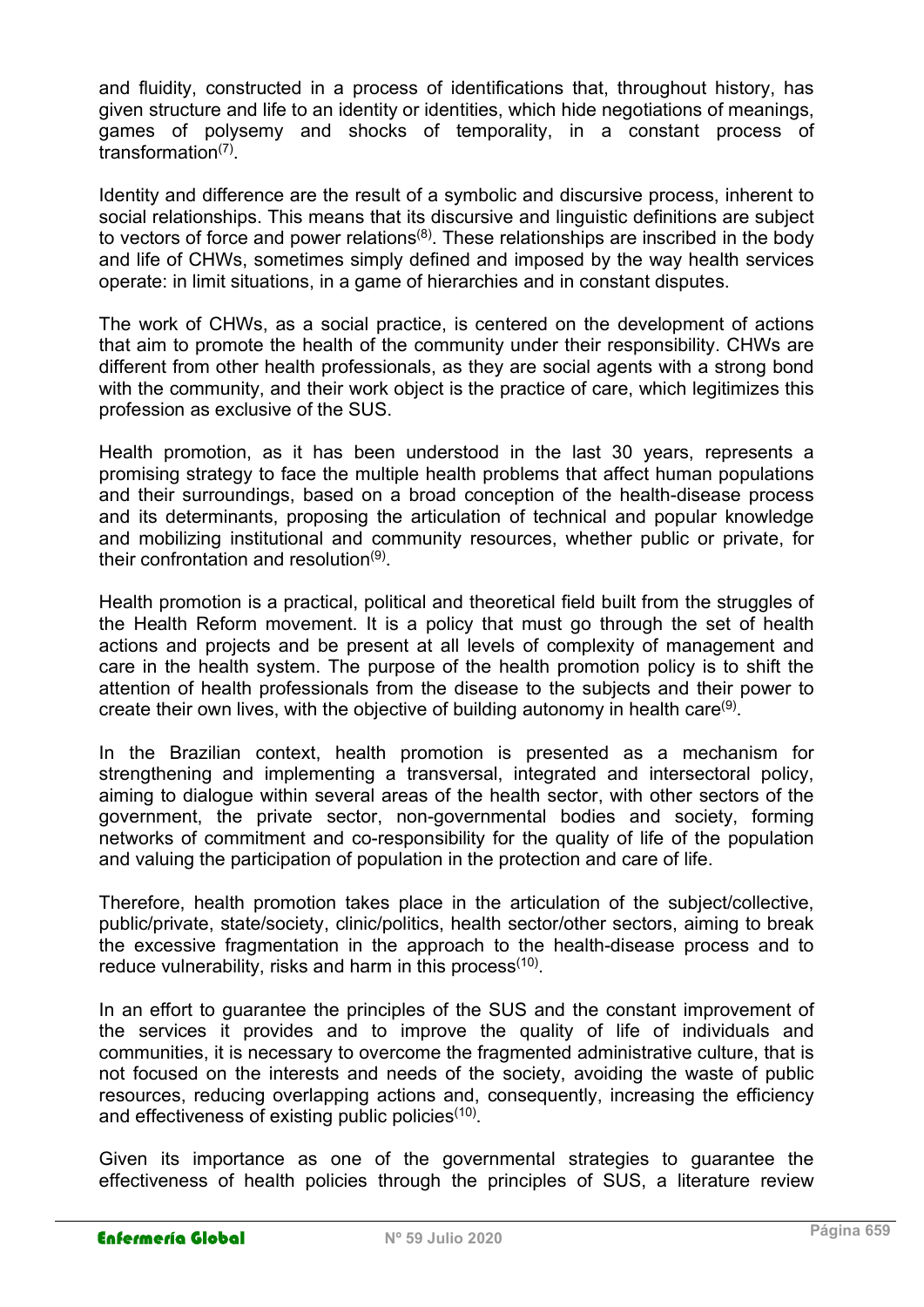regarding this topic is extremely relevant and can support decision making in the management area and strengthen the need for the profession in the social context of the Brazilian health policy.

It is worth noting that the consolidation of a profession is based on scientific evidence for its permanence in the context of SUS. In this direction, the study aims to identify the knowledge and practices of CHWs in the context of health promotion based on the literature.

# METHODOLOGICAL PATH

This is an integrative review of the literature. This research method has the objective of systematizing the results of published research on a specific subject and is used in Evidence-Based Practice, to incorporate evidence into the professional routine<sup>(11)</sup>.

In the health area, the integrative review offers, for professionals from different areas of expertise, quick access to the relevant results of studies that support professional conduct or decision making and provide critical knowledge $(12)$ .

The integrative review followed a methodological path composed of six distinct stages, namely: 1) identification of the theme and selection of the hypothesis or research question for the elaboration of the integrative review; 2) definition of criteria for inclusion and exclusion of studies/sample or for the literature search; 3) definition of the information to be extracted from the selected studies/categorization of the studies; 4) evaluation of the studies included in the integrative review; 5) interpretation of results; 6) presentation of the review/synthesis of knowledge $^{(12)}$ .

The integrative review was guided by the following Research Question (RQ): What knowledge and practices on health promotion are produced in the work process of the CHW?

Studies that met the following eligibility criteria, organized using the SPIDER tool<sup>(13)</sup>, were included in this review

S - Including in the sample or population of interest Community Health Workers who work exclusively in the SUS, after the implementation of the Community Health Worker Program (PACS).

PI - Evaluating the work process of the CHWs and their health promotion practices. The term work process used here was based on the definition of interdisciplinarity, understood as an instrument and expression of criticism of disciplinary knowledge and as a complex way of understanding and coping with everyday problems, which requires the integration of knowledge and practices of different professions and the interrelation between knowledge and action. In other words, interdisciplinarity is understood as a process of construction of knowledge and action, based on objectives shared by work groups and implied in an ethical and political position that requires dialogue and negotiation to define the skills necessary to solve the problems faced. For the concept of health promotion, we use the one proposed by the World Health Organization (WHO), who defines health promotion as a process with the objective of expanding the possibilities of action of individuals and communities on factors that affect their health and quality of life, increasing participation in the control of this process<sup>(10)</sup>.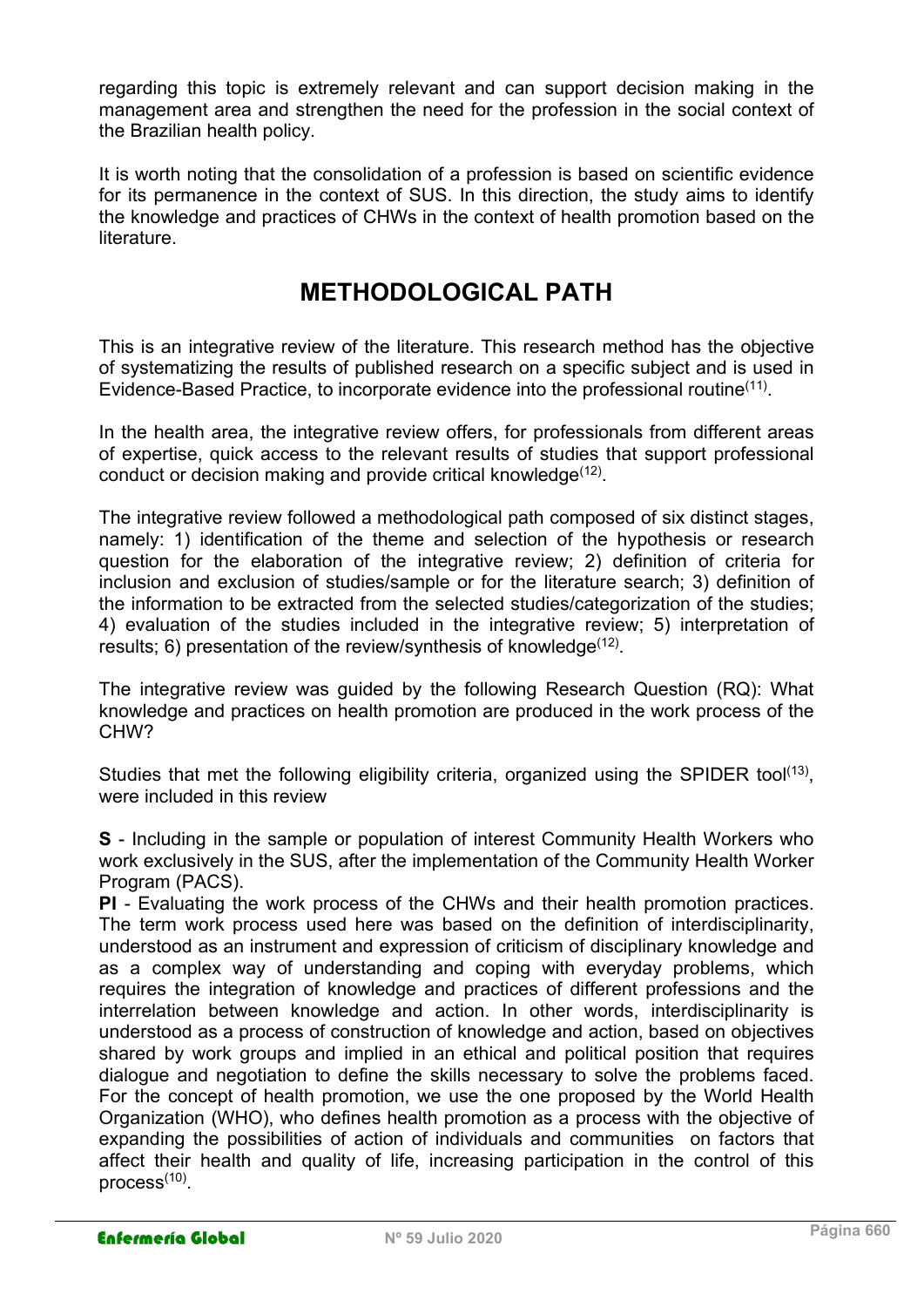D - Using studies of qualitative, quantitative or mixed methods.

E - Presenting studies with discoveries about the experiences of CHWs in the field of health promotion.

R - Including studies that mentioned data collection techniques such as focus groups, interviews, workshops, observation (participant and non-participant), cartographic studies, application of questionnaire and scales.

The following databases were used to search for articles in August, 2019: Latin American & Caribbean Health Sciences Literature (LILACS), Brazilian Nursing Database (BDENF) and Medical Literature Analysis and Retrieval System Online (MEDLINE /PUBMED). To identify keywords and descriptors, we used the Medical Subject Headings (MeSH) in the National Library of Medicine (MeSH) and the Health Sciences Descriptors (DeCS) system to find relevant articles in the health field, using the Descriptors: "Community Health Workers", "Health promotion" and "Primary Health Care", associated with the Boolean operator AND.

The PRISMA tool<sup>(12)</sup> was used to select the articles (Figure 1). It is a series of steps for the identification, selection, eligibility and inclusion of articles. Initially, two independent researchers carried out the database searches to identify potential studies, using the filter (step 1): articles published between 1987 and 2019.

After reading the titles and abstracts (step 2) of the studies found, duplicates, articles that did not answer the RQ, integrative or literature reviews, articles addressing voluntary CHWs and theses/dissertations were excluded. After removing the studies using the exclusion criteria, the selected studies were organized in Excel spreadsheets.

Once the first level of selection was completed, the reviewers held a consensus meeting to evaluate the selection of articles to be analyzed. At the end of this meeting, the full text studies were downloaded, and two libraries and two Excel spreadsheets with identical content were created, for the post-selection full reading.

In the third stage, the reviewers read the full texts. After this selection, another consensus meeting was held to analyze which articles were considered eligible for review.

Figure 1 presents the flowchart for the selection of documents collected in the databases consulted, adapted from the PRISMA tool, and its systematization and organization steps. Data analysis was conducted and the review was presented descriptively, allowing an evaluation of the available literature on the investigated topic, providing support for decision making, and allowing the identification of knowledge gaps for future research.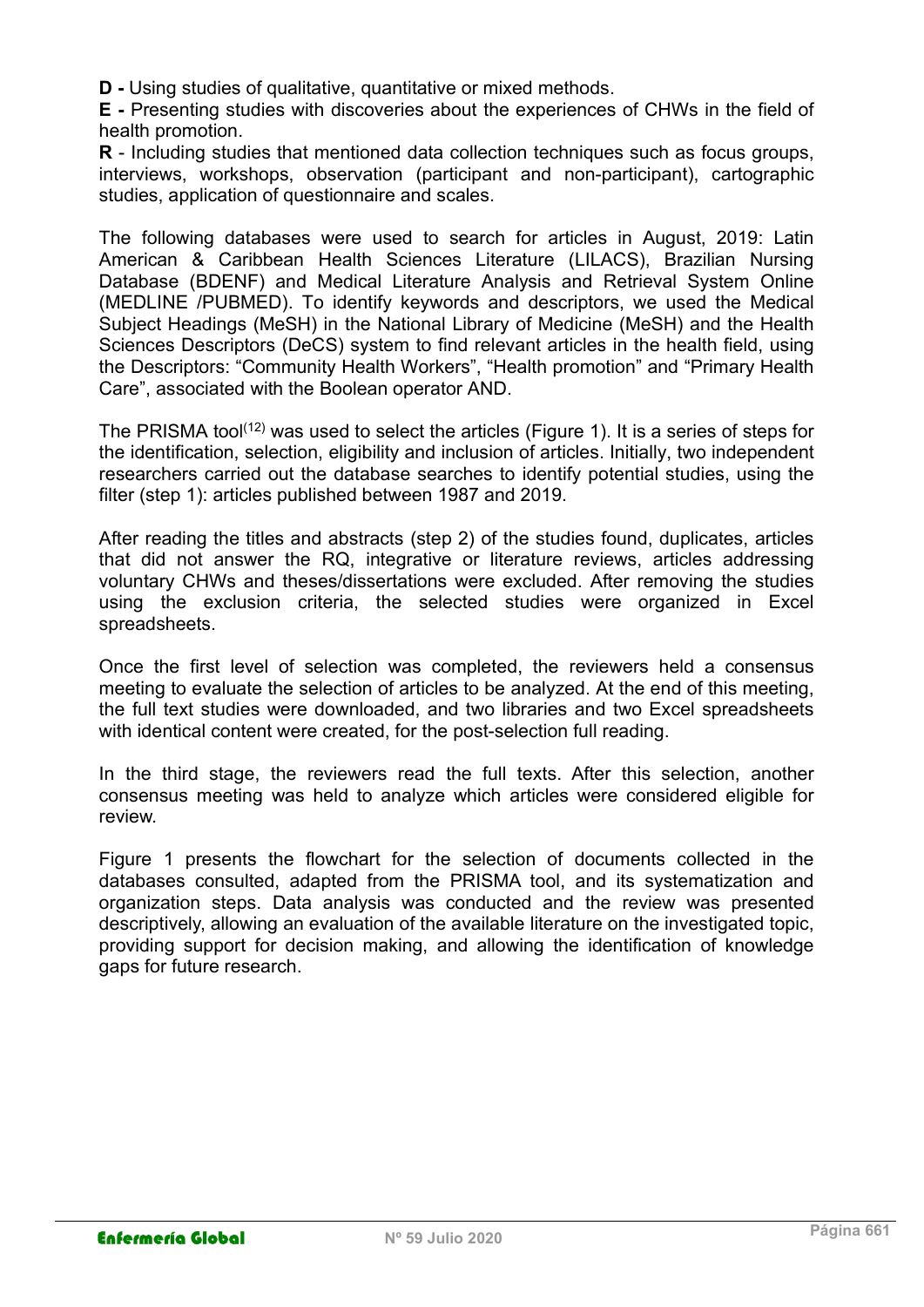



Source: Elaborated by the authors, Fortaleza (CE), 2019.

To synthetize the results, we used the reading method for data analysis, divided in three stages: 1) syncretic approach: general recognition reading, aiming to find the theme of the study, and selective reading, seeking information about the objective of the study; 2) analytical approach: reflective and critical reading of the selected articles and choice of the main contents related to the theme and 3) synthetic approach: reading of interpretation of the data/results presented in the studies.

The results were analyzed using Minayo's Thematic Analysis<sup>(14)</sup>. The findings were categorized and organized in tables for the quantitative characterization of the studies, and divided in analytical categories to synthesize the themes that emerged from the studies.

# RESULTS

### Characterization of the studies included in the analysis

Although our search was from the period starting in 1987, the year of implementation of the PACS in Brazil(15), we found that all the articles evaluated were published in the last 8 years; the oldest was published in 2011 (n=1) and the most recent ones were published in 2018 (n=5).

The analysis of the journals showed 4 national publications and 6 international publications, most of those written in English (n=6), as shown in Table 1.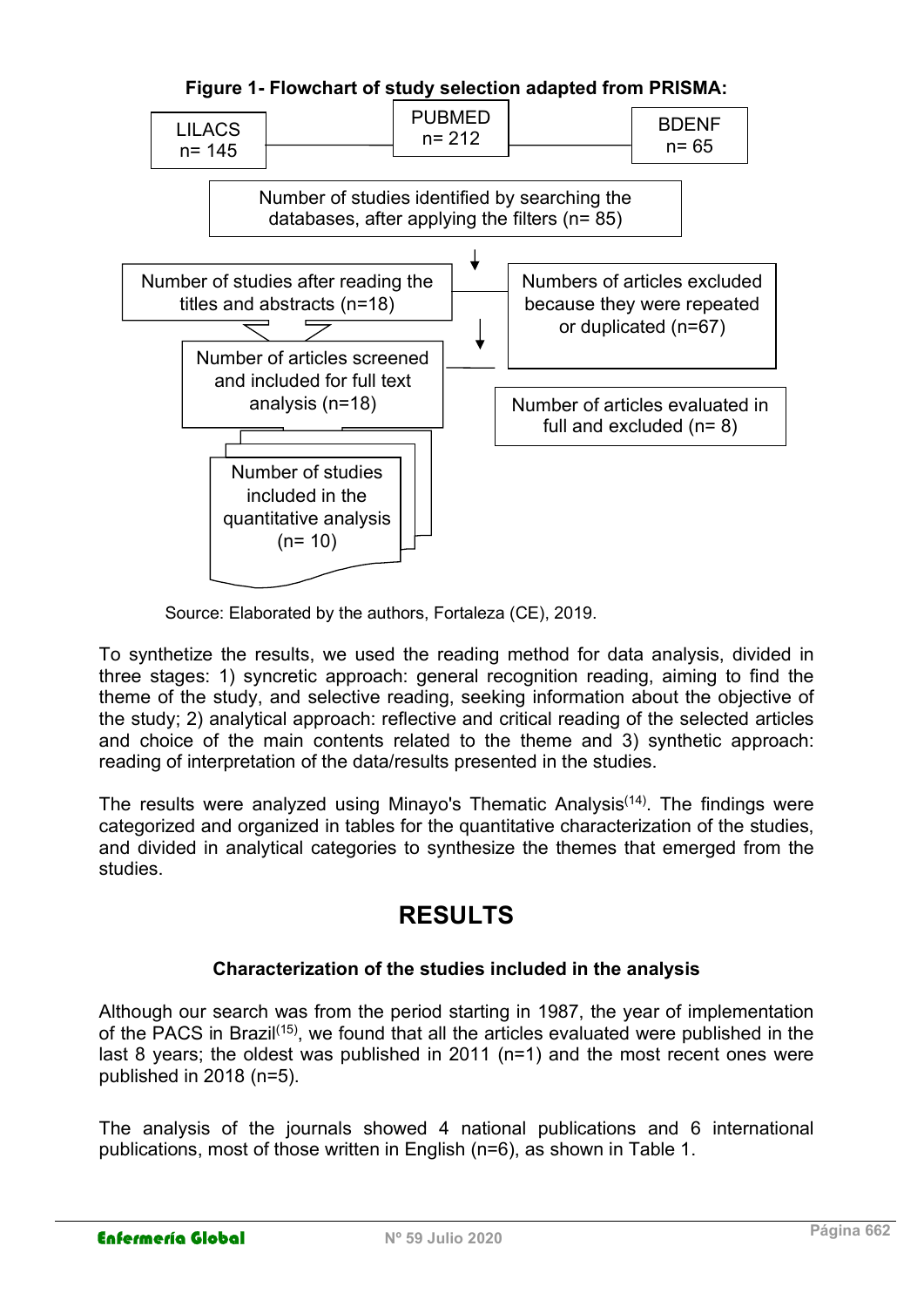| <b>Identification</b> | Country of the journal | Year | Database               |
|-----------------------|------------------------|------|------------------------|
| A <sub>1</sub>        | <b>Brazil</b>          | 2018 | <b>BDENF</b>           |
| A2                    | <b>Brazil</b>          | 2018 | <b>BDENF/LILACS</b>    |
| A <sub>3</sub>        | <b>Brazil</b>          | 2017 | <b>BDENF</b>           |
| A <sub>4</sub>        | <b>United States</b>   | 2011 | <b>BDENF/PUBMED</b>    |
| A <sub>5</sub>        | South Africa           | 2018 | <b>LILACS</b>          |
| A <sub>6</sub>        | <b>Brazil</b>          | 2018 | <b>LILACS</b>          |
| A7                    | <b>United Kingdom</b>  | 2018 | <b>MEDLINE /PUBMED</b> |
| A <sub>8</sub>        | <b>United States</b>   | 2017 | <b>MEDLINE /PUBMED</b> |
| A <sub>9</sub>        | <b>United Kingdom</b>  | 2015 | <b>MEDLINE /PUBMED</b> |
| A10                   | Sweden                 | 2013 | <b>MEDLINE /PUBMED</b> |

Table 1- Synthesis of studies found and selected, according to year of publication, country of origin and database:

Source: Elaborated by the authors, Fortaleza (CE), 2019.

Regarding the classification of articles, according to Qualis - Capes, most ( $N = 05$ ) of the publications were classified as B1, followed by 01 classified as A2, 01 as A1 and 03 did not have a qualis classification, showing that the selected intellectual productions presented a good quality, as shown in table 2.

Table 2- Distribution of findings according to journals where the articles were published and Qualis-Capes classification:

| <b>Journals</b>                | Qualis         | <b>Total</b> |
|--------------------------------|----------------|--------------|
| <b>PHYSIS</b>                  | B1             |              |
| <b>INTERFACE BOTUCATU</b>      | B1             |              |
| TRAB. EDUC. SAÚDE              | B <sub>1</sub> |              |
| AFR J PRIM HEALTH CARE FAM MED |                |              |
| AM J PUBLIC HEALTH             | A <sub>1</sub> |              |
| <b>CIENC SAUDE COLETIVA</b>    | B <sub>1</sub> |              |
| <b>BMC MED EDUC</b>            | B <sub>1</sub> |              |
| HUM RESOUR HEALTH.             | A <sub>2</sub> |              |
| NT J GYNAECOL OBSTET.          |                |              |
| <b>GLOB HEALTH ACTION</b>      |                |              |

Source: Elaborated by the authors, Fortaleza (CE), 2019.

Considering the objectives of the integrative review and the inclusion and exclusion criteria, 10 articles were analyzed. The other articles were either repeated, were not available in full or did not address health promotion, and when it was cited in their themes and abstracts, the full reading showed that they addressed strategies for prevention, recovery and cure, not focused on health promotion. It was also possible to observe that most studies had a qualitative approach (n=9) based in several methods and techniques such as case study, ethnography, oral history, affective maps, among others. The methods of analysis were thematic analysis, content analysis, speech analysis and others.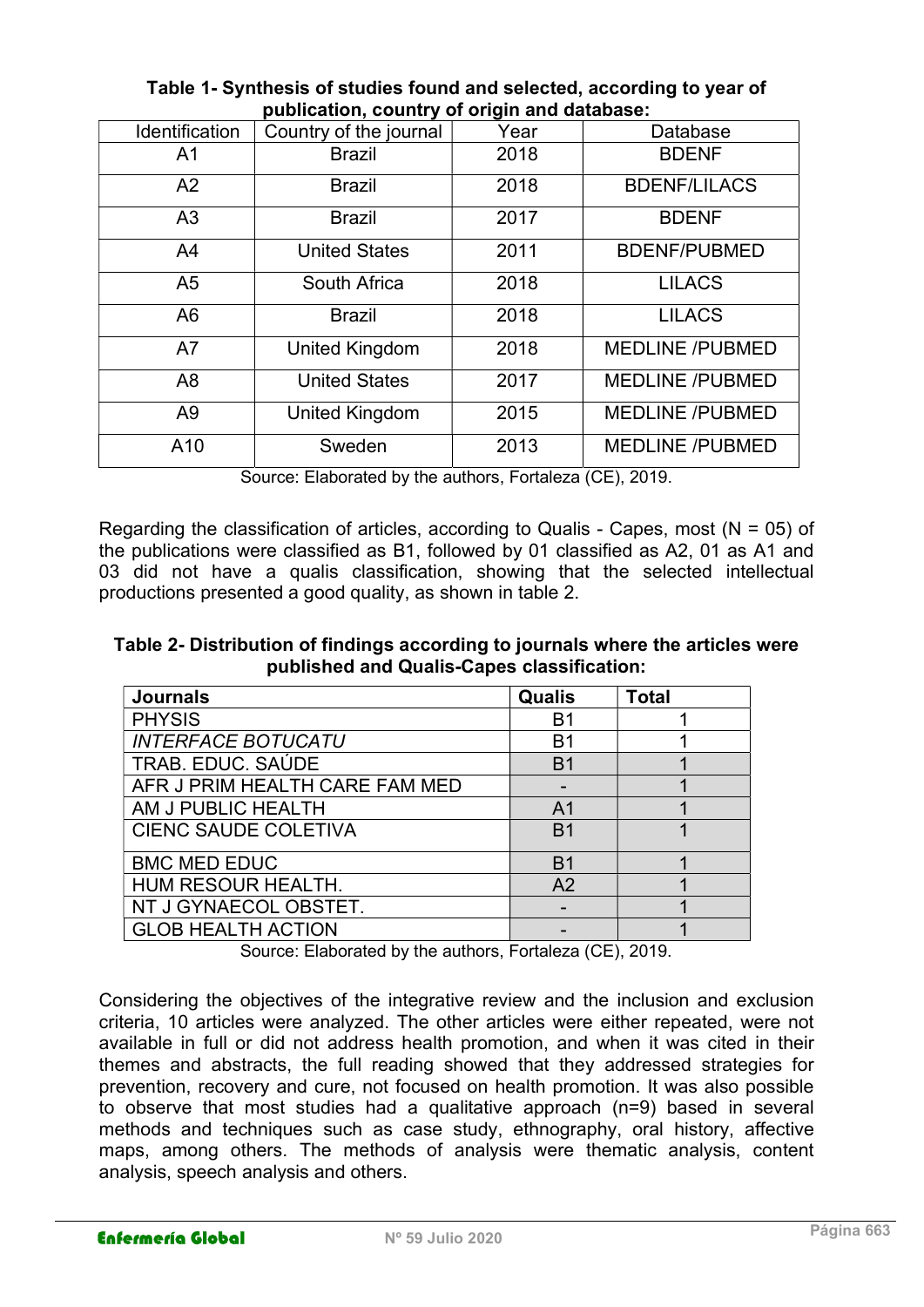Regarding the objectives of the articles, most of them addressed health promotion as an important specific task of the CHA and continuing education/training as a strong indicator in the construction of knowledge. Table 3 describes the objectives and the methodological path of the 10 articles analyzed.

| Code           | <b>Authors</b>          | <b>OBJECTIVE</b>                                                  | <b>TYPE OF STUDY</b>                              |
|----------------|-------------------------|-------------------------------------------------------------------|---------------------------------------------------|
| A <sub>1</sub> | Assis;                  | To analyze the potential of home                                  | Participant research.                             |
|                | Castro-Silva            | visits as an instrument of care                                   |                                                   |
|                |                         | and strengthening of bond with                                    |                                                   |
|                |                         | the elderly population in a highly                                |                                                   |
|                |                         | vulnerable territory.                                             |                                                   |
| A <sub>2</sub> | Amaral;<br>Torrenté;    | To assess the effects of matrix<br>support in Mental Health in a  | Descriptive exploratory<br>with<br>research<br>a  |
|                | Torrenté;               | family health strategy (FHS) in                                   | qualitative approach.                             |
|                | Moreira.                | Salvador, Bahia, Brazil.                                          |                                                   |
| A3             | Pinto;                  | daily practices<br>Analyze the                                    | Critical<br>reflection                            |
|                | Palácio;                | experienced by the CHW in the                                     | research.                                         |
|                | Lôbo; Jorge.            | territory of the Family Health                                    |                                                   |
|                |                         | Strategy, with an emphasis on                                     |                                                   |
|                |                         | community relationships<br>and                                    |                                                   |
|                |                         | bonds maintained.                                                 |                                                   |
| A4             | Javanparast;            | To document CHWs' perceptions<br>rural                            | Descriptive exploratory                           |
|                | Baum;<br>Labonte;       | their<br>role<br>within<br>of<br>communities<br>and<br>their      | research                                          |
|                | Sanders.                | contribution over time to health                                  |                                                   |
|                |                         | improvement.                                                      |                                                   |
| A <sub>5</sub> | Seutloali;              | To explore the experience of                                      | Phenomenology                                     |
|                | Napoles;                | conducting<br>health<br>CHWs in                                   | qualitative research                              |
|                | Bam.                    | promotion activities in Lesotho.                                  |                                                   |
|                |                         |                                                                   |                                                   |
| A <sub>6</sub> | Bezerra;<br>Feitosa.    | To analyze the implications of<br>affection on the performance of | Qualitative<br>research,<br>using the methodology |
|                |                         | the community healthcare worker                                   | of the Affective Map                              |
|                |                         | in the territory                                                  | Generator<br>Instrument                           |
|                |                         |                                                                   | (IGMA).                                           |
| <b>A7</b>      | Melo e Lima;            | To evaluate the effectiveness of a                                | Randomized<br>case                                |
|                | Maia;                   | training on knowledge, attitudes                                  | control.                                          |
|                | Valente;                | and practices (KAP) of CHWs                                       |                                                   |
|                | Vezzini;<br>Tamburlini. | regarding maternal and<br>infant<br>health.                       |                                                   |
| A <sub>8</sub> | Altobelli               | To present a learning/teaching                                    | Qualitative study, using                          |
|                |                         | CHWs,<br>method<br>for<br>called                                  | autobiographical<br>the                           |
|                |                         | "Sharing<br>Stories", oriented<br>to                              | method<br>through<br>the                          |
|                |                         | improving the maternal, neonatal                                  | construction<br>οf                                |
|                |                         | and child health program (MNCH)                                   | narratives.                                       |
|                |                         | in developing communities.                                        |                                                   |
| A <sub>9</sub> | Haver;                  | To illuminate commonalities and                                   | study with<br>Case<br>a                           |
|                | Brieger;                | lessons learned from four country                                 | community-based                                   |
|                | Zoungrana;              | programs in which tasks in health                                 | intervention                                      |

Table 3- Synthesis of the studies found and selected, according to authors, objectives and methods/techniques: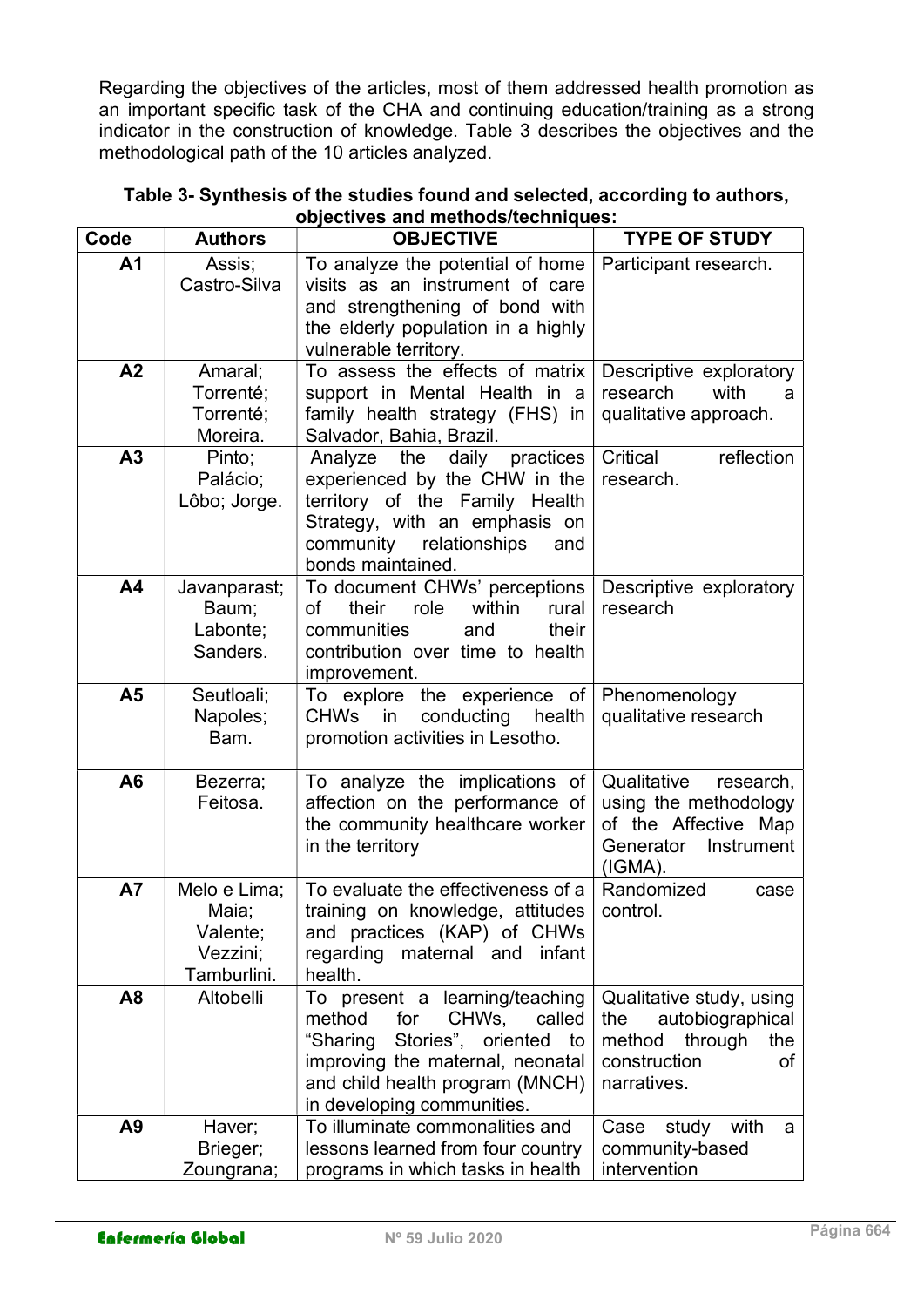|     | Ansari;<br>Kagoma.             | promotion and distribution of<br>medication/prevention<br>commodities were intentionally<br>shifted from skilled providers to<br>CHWs to advance maternal and<br>child health program strategies.                                                                                                                                                                          |                                                                 |
|-----|--------------------------------|----------------------------------------------------------------------------------------------------------------------------------------------------------------------------------------------------------------------------------------------------------------------------------------------------------------------------------------------------------------------------|-----------------------------------------------------------------|
| A10 | Nxumalo;<br>Goudge;<br>Thomas. | To examine three South African<br>CHW programmes, a small local<br>non-governmental organization<br>(NGO), a local satellite of a<br>national NGO, and a government-<br>initiated service, that provide a<br>range of services from home-<br>based care, childcare, and health<br>promotion to assist clients in<br>overcoming poverty-related<br>barriers to health care. | Comparative<br>case<br>studies<br>using<br>qualitative methods. |

Source: Elaborated by the authors, Fortaleza (CE), 2019.

Table 4 present the synthesis of the main findings of the studies analyzed.

### Table 4- synthesis of the results of the studies found and selected:

| Code           | <b>Synthesis of results</b>                                                                                                                                                                                                                                                                                                                                                                                                                                                                                                                                                        |
|----------------|------------------------------------------------------------------------------------------------------------------------------------------------------------------------------------------------------------------------------------------------------------------------------------------------------------------------------------------------------------------------------------------------------------------------------------------------------------------------------------------------------------------------------------------------------------------------------------|
| A <sub>1</sub> | The study reflects on the opportunity to experience aspects of the daily life of<br>CHWs at their work and their relationship with the care provided to older adults<br>in the community, providing a better understanding of the complexity of<br>dealing with health-disease-care processes in a vulnerable territory.                                                                                                                                                                                                                                                           |
| A <sub>2</sub> | Training in mental health, through the matrix support of CAPS, expanded the<br>knowledge and skills of CHWs when promoting bonds with people with mental<br>illness. The speeches also showed proactivity in relation to mental health<br>demands, as well as greater flexibility in the possibilities of intervention, with a<br>view to health promotion.                                                                                                                                                                                                                        |
| A3             | The work of CHWs is recognized by users as a space for dialogue, due to the<br>time spent together, the close relationship and the trust for care and health<br>promotion in the territory of the FHS. The health promotion practices<br>highlighted in the speech refer to health education focused on a healthy<br>lifestyle, such as eating practices and physical exercises. The potential of the<br>bond with the community can be observed in therapeutic projects and in health<br>promotion actions, becoming a significant attribute of the relationships<br>experienced. |
| A <sub>4</sub> | Health education in maternal and child health and environmental health were<br>reported as the most time-consuming areas of responsibility of CHWs. The<br>study points to the existence of gender-based work division, as male CHWs<br>deal with activities outside the house, such as actions with the community, and<br>female CHWs develop health education actions for women.                                                                                                                                                                                                 |
| A <sub>5</sub> | The study points out three main strategies of health promotion $-$ advocacy,<br>enablement and mediation. CHW believe these strategies brought positive<br>changes to their health promotion activities, which include increased<br>knowledge of health topics in the communities, increased access to health<br>care services and early care seeking, which have led to the recovery of many<br>patients who were on the verge of losing their lives, mainly to tuberculosis and                                                                                                  |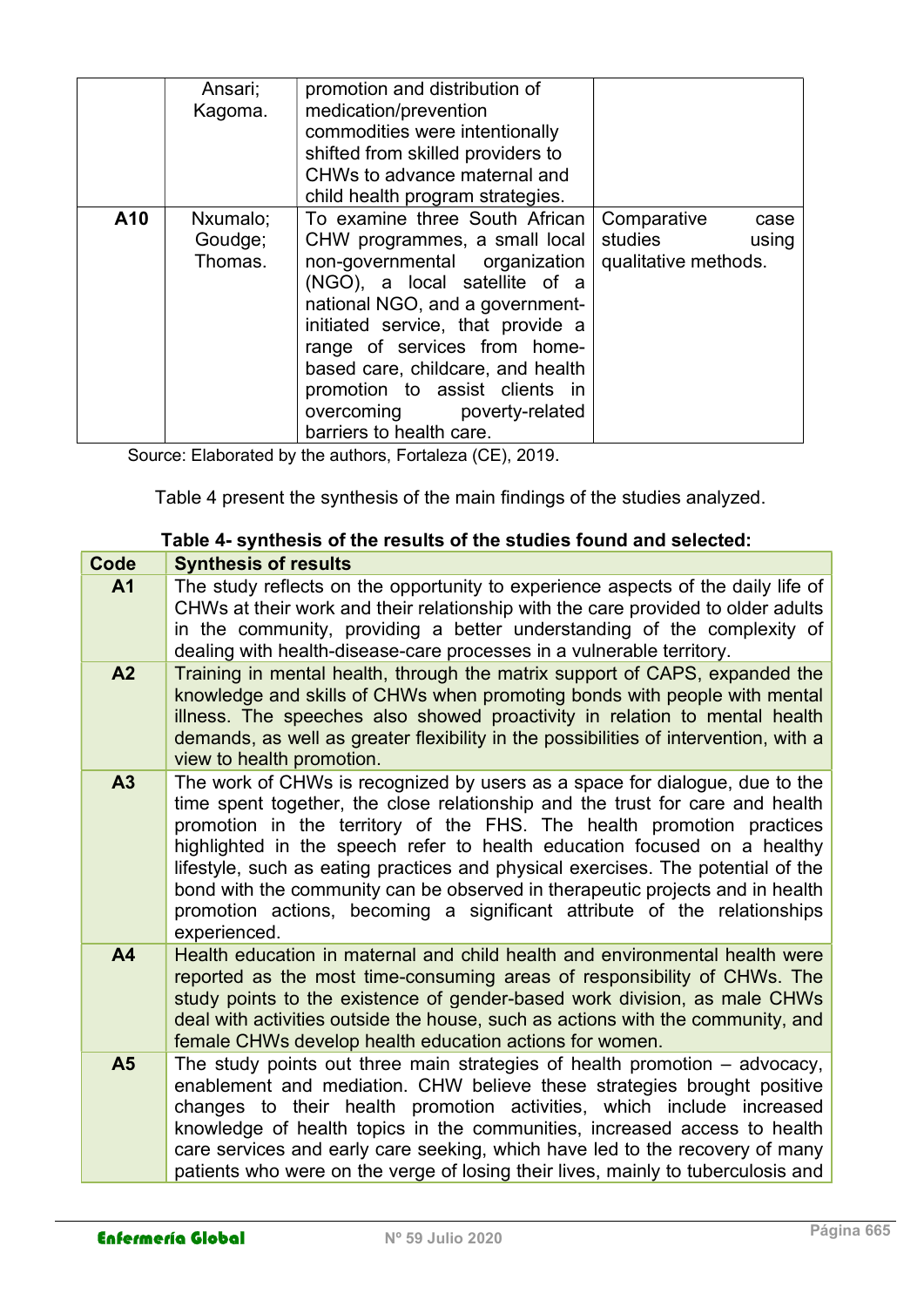|     | <b>HIV</b>                                                                                                                                                                                                                                                                                                                                                                   |
|-----|------------------------------------------------------------------------------------------------------------------------------------------------------------------------------------------------------------------------------------------------------------------------------------------------------------------------------------------------------------------------------|
| A6  | The CHW is a professional who works within the scope of health promotion<br>and does not follow the current model of care present in society, as their work<br>consists of continuous monitoring of families, educational actions, guidance on<br>health care, and other activities.                                                                                         |
| A7  | Assessment and promotion of early child development was one of the main<br>content innovations of the training course designed in this study, and the<br>increase in knowledge and practices related to child development in the<br>intervention group was significant after the training and remained such at<br>follow-up.                                                 |
| A8  | Sharing histories is a simple, effective, and low-cost method for primary health<br>care staff to learn cultural patterns from CHWs so they can better teach them.<br>This method had a significant contribution to CHW teaching because it is<br>grounded in personal experience and memories of each CHW in their own<br>experience for the development of their practice. |
| A9  | CHWs are enhancers of health promotion actions, as they belong to the<br>community, which makes their orientations more acceptable. CHWs can take<br>an active role in the delivery of community-based primary healthcare<br>interventions linked to the health facility.                                                                                                    |
| A10 | The ongoing training equipped CHWs with the necessary skills to respond to<br>children's and their families' needs as well as to negotiate with service<br>providers. The study highlights the importance of a local organisation with<br>capacity and resources to provide a favorable environment for CHWs.                                                                |

Source: Elaborated by the authors, Fortaleza (CE), 2019.

# **DISCUSSION**

### Categories for the qualitative analysis of study findings

Health promotion is one of the main attributions of CHWs, as provided in law 13,595 of January 5, 2018 and in the National Policy of Primary Care-PNAB<sup>(16-17)</sup>, which are considered powerful tools to promote healthy behaviors and expand the reach of health systems worldwide<sup>(15)</sup>.

The studies in this review pointed out three health promotion strategies: advocacy, health education and mediation. In the analysis process, we organized three analytical categories, namely:

### Health promotion strategies for the improvement of population health

Access to health services and the struggle to guarantee the right to citizenship are indicated by studies<sup> $(18-23)$ </sup> as health promotion strategies, and the participation of the population is important for the consolidation of health promotion practices.

In this sense, as ethical and political subjects recognized by the community, CHWs develop an important advocacy role, aimed at improving the quality of life of the population. The advocacy activities reported ranged from approaching community leaders to provide food for socially vulnerable families, as reported by Seutloali, Naples and Bam<sup>(22)</sup> to activities related to income generation and work<sup>(24)</sup>.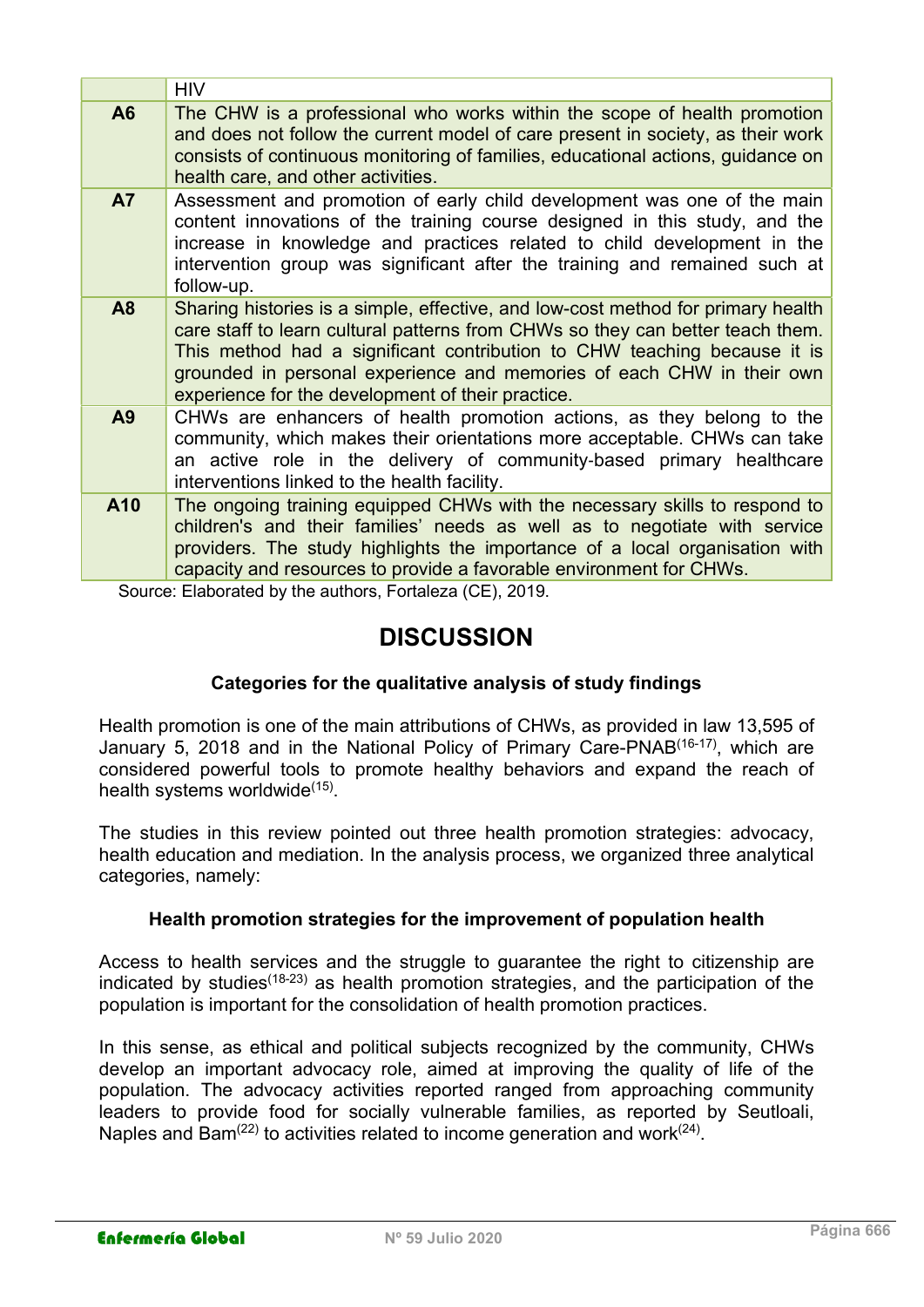In  $A5<sup>(22)</sup>$ , the CHWs interviewed attribute the successes and positive changes in their practice to their health promotion activities, which include increased circulation of health knowledge in communities, increased access to health care services and early care seeking. For the majority of the CHWs in the studies analyzed<sup>(24-25)</sup> the health promotion actions are more accepted by the population because they belong to the territory. In this sense, the territory represents a space for the production of health and life and a place where power manifests in its different forms<sup> $(26)$ </sup>, where CHWs can take an active role, providing community-based primary health care interventions linked to the health facility.

### Enablement and health education practices as enhancers of health promotion knowledge and practices

All the studies analyzed mention that the CHW have a fundamental role in relation to health education as a health promotion practice, especially focused on a healthy lifestyle, such as eating habits and physical exercises(20-22,25). Maternal and child health and environmental health were reported as the most time-consuming areas of responsibility of CHWs<sup>(21,27)</sup>. We also found, in the study by Javaparast et  $a^{(21)}$ , that the health education is included in all health programs.

Historically, one of the educational strategies used by health services is campaigns for the dissemination of health care measures. It is interesting to note that, in the studies analyzed, this practice was incorporated into CHW training as a strategy for improving the quality of the information provided to the community  $(23,27,28)$ .

Authors also emphasize that CHWs are responsible for changing social reality through their significant actions in the field of health and, as the definitions of the term health promotion expand, their commitment to the community also increases $^{(29)}$ .

However, to perform this activity in a safe manner, the CHW needs training in several themes, as his daily practice in the community requires knowledge, skills and attitudes in different fields of knowledge.

In this perspective, authors emphasize that the training for CHW requires pedagogical processes based on frameworks that enable a meaningful learning and that offer quality to the work they perform, otherwise, there may be losses in the role assumed by the FHS<sup>(30)</sup>.

### Bond and affection as health promotion strategies

CHWs are referred to as mediators in the territory and have the potential to build bonds with the community, becoming a significant attribute for social relations. Most studies<sup>(19,20,25)</sup> point out to attitudes and dialogues for health care and health promotion in the territory of the Family Health Strategy as enhancers of the bonds between CHWs, the community and health services.

It is also emphasized that the work of CHWs is recognized by users as a space for dialogue, due to the time spent together, the close relationship and the trust for care and health promotion in the territory of the  $FHS<sup>(19)</sup>$ . Health promotion is understood as a field of interactions between people living in the community, who give meaning to life, in a mutual relationship, becoming an attribute of social networks present in the territories.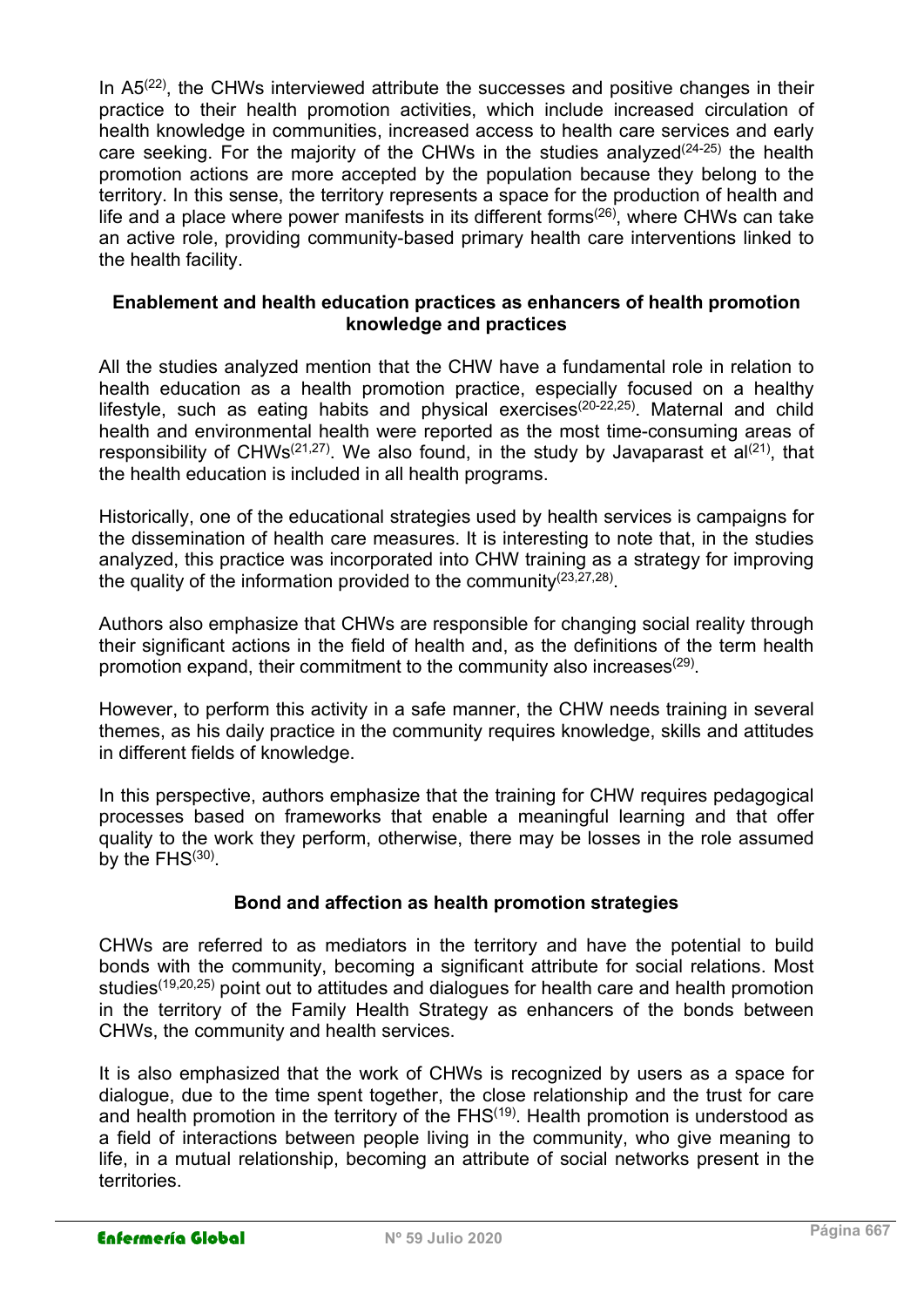Other studies report that the Home Visit (HV) is a space for health promotion that allows the construction of affective bonds and where the practices of the CHW are quided mainly by empathy and attentive listening  $(18,27)$ , which are the basis of the relationship with older adults, enhancing health promotion for this part of the population.

## FINAL CONSIDERATIONS

Based on this study, we believe that there is still a gap in the production of knowledge about health promotion as a daily practice of CHWs and that their work process is strongly marked by disease prevention actions, distribution of commodities/medications (ferrous sulfate, antiparasitic and oral contraceptives), and collection of socio-demographic information and health status of the population. Therefore, the production of care based on health promotion stays in the background.

When we study the dynamics of the knowledge and practices of CHWs regarding the theme of health promotion, we are faced with an infinite number of possibilities. However, the creation of bonds as an inseparable tool in the work of the CHW is very common in the speeches. Furthermore, the mobilization of knowledge on health promotion is strongly associated with the technical training of CHWs, who incorporate disciplinary knowledge from health services to their knowledge of the community, including their own life experience.

Therefore, this study reinforces the importance of the practices and knowledge of CHWs on the development of health promotion actions in their territories, and proposes reflections on the health care model, based on the attributes of Primary Health Care.

# REFERENCES

- 1. Cunha EM, Giovanella L. Longitudinalidade/continuidade do cuidado: identificando dimensões e variáveis para a avaliação da Atenção Primária no contexto do sistema público de saúde brasileiro. Ciênc. saúde coletiva [Internet]. 2011 [cited 2019 Jun 18]; 16( Suppl 1 ): 1029-1042. Available from: http://www.scielo.br/scielo.php?script=sci\_arttext&pid=S1413-81232011000700036.
- 2. Mascarenhas CHM, Prado FO, Fernandes MH. Fatores associados à qualidade de vida de Agentes Comunitários de Saúde. Ciênc. saúde coletiva [Internet]. 2013 May [cited 2019 Jun 19]; 18 (5): 1375-1386. Available from: http://www.scielo.br/scielo.php?script=sci\_arttext&pid=S1413-81232013000500023.
- 3. Oliveira MAC, Pereira C. Atributos essenciais da Atenção Primária e a Estratégia Saúde da Família. Rev. bras. enferm. 2013; 66 (n. spe): 158-164. Disponível em: http://www.scielo.br/pdf/reben/v66nspe/v66nspea20.pdf. Acesso 26 Set. 2019.
- 4. Silva JA, Dalmaso ASW. Agente comunitário de saúde: o ser, o saber, o fazer. Rio de Janeiro: Fiocruz, 2002.
- 5. Bornstein VJ, Stotz EN. O trabalho do Agente Comunitário de Saúde: entre a mediação convencedora e a transformadora. Trab. educ. saúde vol.6 n. 3 Rio de Janeiro 2008. Disponível em: http://www.scielo.br/scielo.php?script=sci\_arttext&pid=S1981-77462008000300004. Acesso em 14.09.2019.
- 6. Queirós AAL, Lima LP. A institucionalização do trabalho do Agente Comunitário de Saúde. Revista trabalho, Educação e Saúde. 2012; 10 (2) :257-281. Disponível em: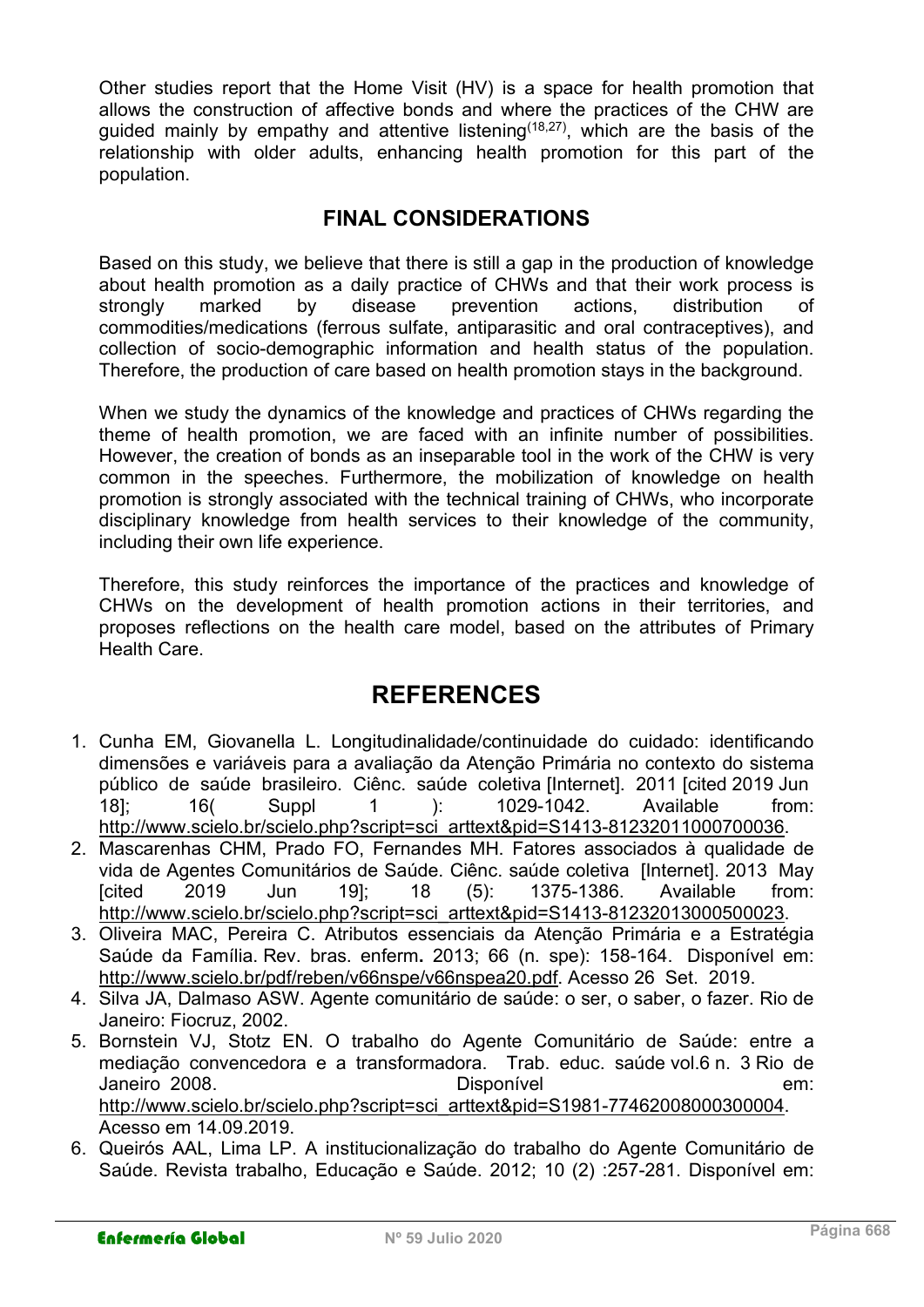http://www.scielo.br/scielo.php?script=sci\_arttext&pid=S1981-77462012000200005. Acesso em 15.09.2019.

- 7. Dubar C. Socialização: construção de identidades sociais e profissionais, tradução: 2005.
- 8. Silva TT. A produção social da identidade e da diferença. In: Silva TT. (org. e trad.). Identidade e diferença: a perspectiva dos estudos culturais. Petrópolis: Vozes, 2000. p. 73-102.
- 9. Buss PM. Promoção da saúde e qualidade de vida. Ciênc. saúde coletiva [Internet]. 2000 [cited 2019 Jul 05] ; 5( 1 ): 163-177. Available from: http://www.scielo.br/scielo.php?script=sci\_arttext&pid=S1413- 81232000000100014&lng=en
- 10. Brasil. Ministério da Saúde. Secretaria de Vigilância em Saúde. Secretaria de Atenção à Saúde. Política Nacional de Promoção da Saúde. 3. ed. – Brasília: Ministério da Saúde, 2010.
- 11. Souza MT, Silva MD, Carvalho R. Revisão integrativa: o que é e como fazer. Einstein. 2010; 8(1): 102-6.
- 12. Mendes Karina Dal Sasso, Silveira Renata Cristina de Campos Pereira, Galvão Cristina Maria. Revisão integrativa: método de pesquisa para a incorporação de evidências na saúde e na enfermagem. Texto contexto - enferm. [Internet]. 2008 Dec [cited 2019 Nov 18]; 17( 4 ): 758-764. Available from: http://www.scielo.br/scielo.php?script=sci\_arttext&pid=S0104-07072008000400018
- 13. Cooke A, Smith D, Booth A. Beyond PICO: The SPIDER Tool for qualitative evidence synthesis. Qual Health Res 2012; 22(10):1435-1443.
- 14. Minayo MCS. Técnicas de análise domaterial qualitativo. In: Minayo MCS. O Desafio do conhecimento: pesquisa qualitativa em saúde. São Paulo: Hucitec; 303-60, 2010.
- 15. Perry HB; Zulliger R; Rogers MM. Community Health Workers in Low-, Middle-, and High-Income Countries: An Overview of Their History, Recent Evolution, and Current Effectiveness. Annu. Rev. Public Health 2014.35:399-421. Downloaded from www.annualreviews.org.
- 16. Brasil. Lei Federal Nº 13.595, de 05 de janeiro de 2018. Diário Oficial da União: Brasília, DF, 8 janeiro 2018. Seção 1, p.1. Disponível em: https://www.jusbrasil.com.br/diarios/DOU/2018/01/08. Acesso em 30 setembro de 2019.
- 17. Brasil. Portaria n. 2.436, de 21 de setembro de 2017. Aprova a Politica Nacional de Atenção Básica, estabelecendo a revisão de diretrizes para organização da Atenção Básica, no âmbito do Sistema Único de Saúde (SUS). Brasília: Ministério da Saúde, 2017.
- 18. Assis ASA, Castro-Silva CR. Agente comunitário de saúde e o idoso: visita domiciliar e práticas de cuidado. Physis [Internet]. 2018 [cited 2019 Jun 18]; 28( 3 ): e280308. Available from:

http://www.scielo.br/scielo.php?script=sci\_arttext&pid=S0103-73312018000300603

- 19. Pinto AGA, Palácio MAV, Lôbo AC, Jorge MSB. Vínculos subjetivos do Agente Comunitário de Saúde no território da Estratégia Saúde da Família. Trab. Educ. Saúde. 2017; 15(3):789-802. Disponível em: http://www.scielo.br/scielo.php?script=sci\_abstract&pid=S1981- 77462017000300789&lng=en&nrm=iso&tlng=pt. Acesso em 12.08.2019.
- 20. Amaral CEM, Torrenté MON, Torrenté M, Moreira CP. Apoio matricial em Saúde Mental na atenção básica: efeitos na compreensão e manejo por parte de agentes comunitários de saúde. Interface (Botucatu) [Internet]. 2018 Sep [cited 2019 Jul 22] ; 22(66 ): 801-812. Available from: http://www.scielo.br/scielo.php?pid=S1414- 32832018005005005&script=sci\_abstract&tlng=pt